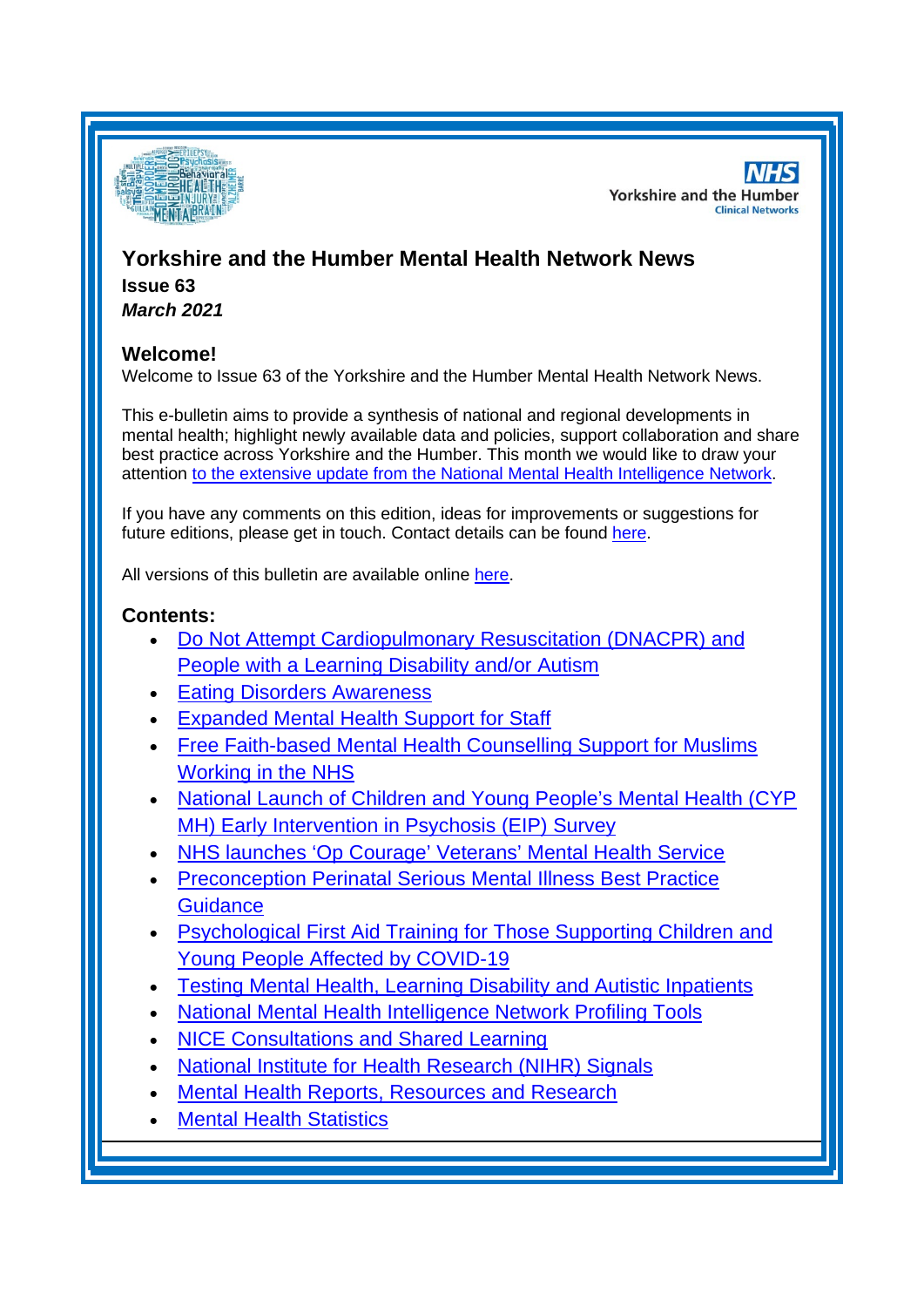- [Dates for your Diary](#page-7-1)
- **[Contacts](#page-8-0)**
- Links and [Partner Organisations](#page-9-0)

# <span id="page-1-1"></span><span id="page-1-0"></span>**Do Not Attempt Cardiopulmonary Resuscitation (DNACPR) and People with a Learning Disability and/or Autism**

NHS England and NHS Improvement have stated that it is never acceptable for a DNACPR order to be placed on someone's record because they have a learning disability, or autism, or both. 'Learning disability' and 'Down's syndrome' should never be a reason for issuing a DNACPR order or be used to describe the underlying, or only, cause of death. Please use [the resources in our letter,](https://healthcareleadersupdate.cmail20.com/t/d-l-qvidkl-trjlikjdyh-z/) consult the [COVID-19 specialty](https://healthcareleadersupdate.cmail20.com/t/d-l-qvidkl-trjlikjdyh-v/)  [guides,](https://healthcareleadersupdate.cmail20.com/t/d-l-qvidkl-trjlikjdyh-v/) and use the information and advice on the [FutureNHS collaboration platform](https://healthcareleadersupdate.cmail20.com/t/d-l-qvidkl-trjlikjdyh-e/)  [workspace](https://healthcareleadersupdate.cmail20.com/t/d-l-qvidkl-trjlikjdyh-e/) and on our [website,](https://healthcareleadersupdate.cmail20.com/t/d-l-qvidkl-trjlikjdyh-s/) to ensure care and advance care planning is always appropriate, accessible and reflects each individual's needs and wishes. New [public and](https://mhlda.cmail20.com/t/d-l-qyulyhy-tlljkuijii-k/)  [patient facing DNACPR guidance](https://mhlda.cmail20.com/t/d-l-qyulyhy-tlljkuijii-k/) has also been published on nhs.uk, we encourage you to share it across your local system networks.

### <span id="page-1-2"></span>**Eating Disorders Awareness**

March 2021 hosted Eating Disorders Awareness Week and Professor Prathiba Chitsabesan, Associate National Clinical Director for Children and Young People's Mental Health, has written two new guidance pieces to support this area of work:

- The first piece for parents and quardians includes what kind of signs and symptoms to look out for in children and young people;
- [The second piece for children and young people](https://mhlda.cmail20.com/t/d-l-qvtytl-tlljkuijii-t/) focuses on the types of symptoms they may have and where they can get help.

In order to support higher demand for services, adult eating disorder services have adapted by increasing delivery of support via virtual channels including phone and video. In these difficult times, getting help early remains key, which is why we are funding the introduction of [First Episode Rapid Early Intervention for Eating Disorders \(FREED\)](https://mhlda.cmail20.com/t/d-l-qvtytl-tlljkuijii-h/) - 18 sites have been funded to set up this service to help young people in the early stages of an eating disorder. This is part of the  $NHS$  LTP commitment to provide an additional £1 billion a year by 2023/24 to expand and improve adult community mental health care which includes adult eating disorder services.

As part of the Yorkshire and the Humber Clinical Network work programme for Eating Disorders we have developed a programme of learning lunches, established a community of practice and commissioned training from BEAT and South Yorkshire Eating Disorder Association (SYEDA). We are currently developing resources for education practitioners and will launch our annual benchmarking exercise in April 2021 in order to identify best practice, gaps in service provision and areas for improvement.

# <span id="page-1-3"></span>**Expanded Mental Health Support for Staff**

NHS England and NHS Improvement have launched [40 new mental health](https://healthcareleadersupdate.cmail19.com/t/d-l-qxkyjd-trjlikjdyh-yh/) support [hubs](https://healthcareleadersupdate.cmail19.com/t/d-l-qxkyjd-trjlikjdyh-yh/) across the country to provide NHS staff with access to mental health services.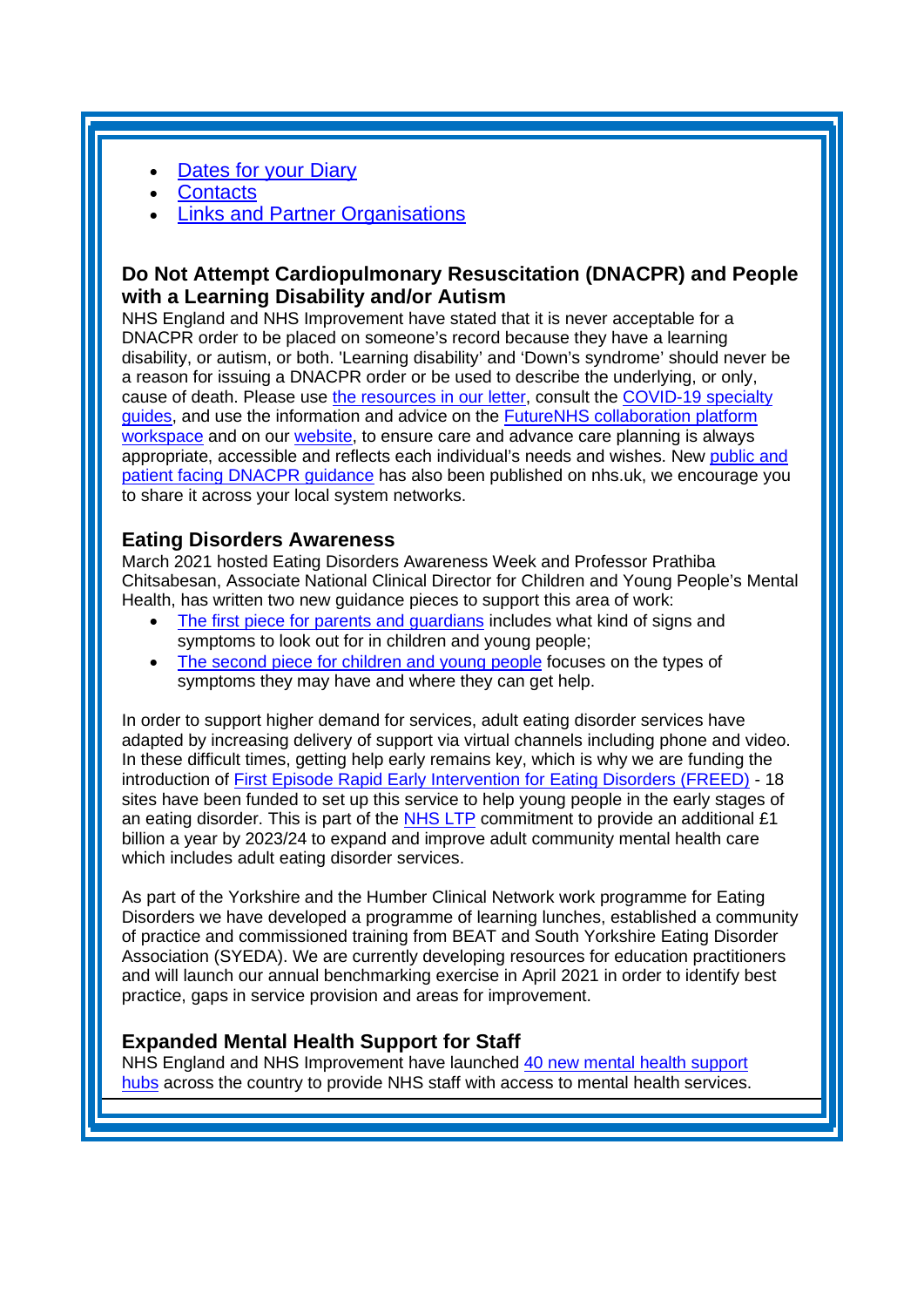Services can be accessed over the phone with onward referral to online and one-to-one expert help from qualified mental health clinicians, therapists, recovery workers and psychologists.

The hubs are free and offer confidential advice and support, in addition to the [health and](https://healthcareleadersupdate.cmail19.com/t/d-l-qxkyjd-trjlikjdyh-yk/)  [wellbeing advice](https://healthcareleadersupdate.cmail19.com/t/d-l-qxkyjd-trjlikjdyh-yk/) and resources already available. NHS staff will be encouraged to reach out directly for help, but hubs will proactively contact staff groups who are most at risk so they get the care they need as quickly as possible.

### <span id="page-2-0"></span>**Free Faith-based Mental Health Counselling Support for Muslims Working in the NHS**

Inspirited Minds and the Lateef Project have partnered with the NHS England and NHS Improvement NHS Muslim Network and their Health and Wellbeing team to provide a [confidential and Islamic-based counselling service](https://internalcommunications.cmail20.com/t/d-l-qvdrhl-jkdrliykjd-q/) for our NHS people, delivered by qualified counselling therapists.

# <span id="page-2-1"></span>**National Launch of Children and Young People's Mental Health (CYP MH) Early Intervention in Psychosis (EIP) Survey**

Every year an audit is undertaken to assess the delivery of EIP services, however many CYP access EIP care and treatment through their general CYP mental health team. This CYP-focused survey will provide the baseline data to understand the EIP offer for all 14- 18-year olds and will supplement the National Clinical EIP audit data. All NHS funded CYPMHS, including specialist EIP teams for under 18s are invited to take part in the survey and are asked to register their site or service [here.](https://wh1.snapsurveys.com/s.asp?k=161469931567) The survey will support national, regional and local teams to understand current coverage, service model and functions commissioned across areas to improve the quality of care delivered for 14-18 years old experiencing first episode psychosis.

### <span id="page-2-2"></span>**NHS launches 'Op Courage' Veterans' Mental Health Service**

On Thursday 4 March 2021, Simon Stevens, Johnny Mercer, Minister for Defence People and Veterans and Kate Davies CBE, Director of Health and Justice, Armed Forces and Sexual Assault Services Commissioning, launched the new NHS Veterans' Mental Health High Intensity Service (HIS), at the annual Veterans' Mental Health Conference organised by Kings College London Centre for Military Health Research.

From October 2020, the HIS started to mobilise across England, providing a muchneeded service for veterans who are struggling with their mental health, are in a mental health crisis and/or need urgent and emergency care and treatment. Details of these services are available [here.](https://www.nhs.uk/nhs-services/armed-forces-and-veterans-healthcare/veterans-nhs-mental-health-services/)

As part of this announcement, [Op COURAGE: The Veterans Mental Health and Wellbeing](https://www.england.nhs.uk/2021/03/nhs-launches-op-courage-veterans-mental-health-service/)  [Service,](https://www.england.nhs.uk/2021/03/nhs-launches-op-courage-veterans-mental-health-service/) was also launched as the new overarching name for the three NHS veterans mental health services (Veterans' Mental Health Transition, Intervention and Liaison Service (TILS), Veterans' Mental Health Complex Treatment Service (CTS) and Veterans' Mental Health High Intensity Service (HIS)). Also launched was the document, ['Healthcare for the Armed Forces community: a forward view'](https://www.england.nhs.uk/publication/healthcare-for-the-armed-forces-community-a-forward-view/) that sets out nine commitments for NHS England and NHS Improvement, which have been informed by the views and experiences of the Armed Forces community. Each commitment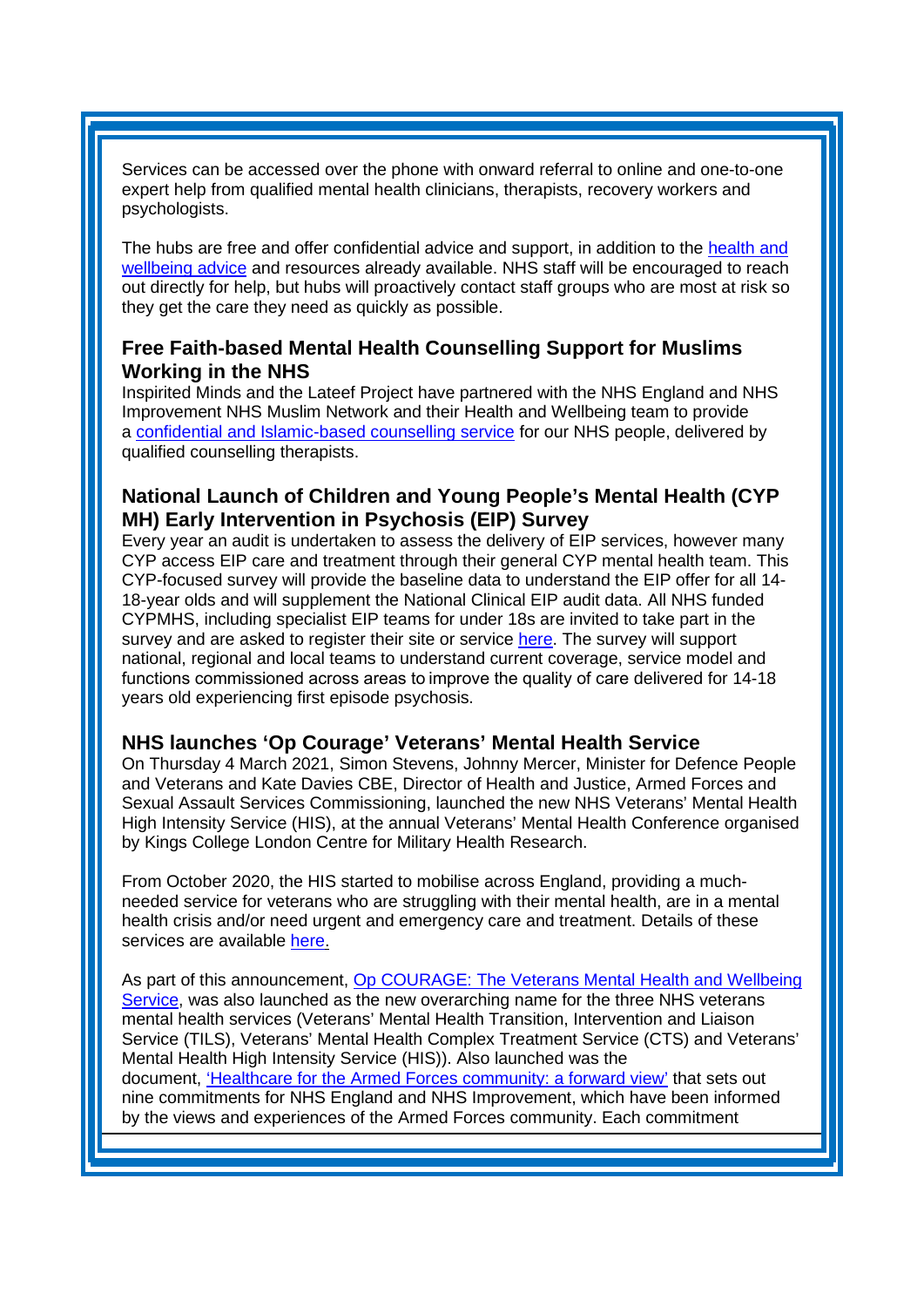provides information on what the NHS will do, in partnership with the MOD, the Office for Veterans' Affairs, Armed Forces charities and other organisations, to improve the care and support delivered to this population.

<span id="page-3-0"></span>**Preconception Perinatal Serious Mental Illness Best Practice Guidance** Three new perinatal mental health best practice guides have been published and are now available to access on the FutureNHS Collaboration platform (you will need a FutureNHS Account to access the guides):

- [Involving and supporting partners and significant others in specialist perinatal](https://mhlda.cmail19.com/t/d-l-qphltl-tlljkuijii-j/)  [mental health services](https://mhlda.cmail19.com/t/d-l-qphltl-tlljkuijii-j/)
- [Delivering preconception to women of childbearing age with serious mental illness](https://mhlda.cmail19.com/t/d-l-qphltl-tlljkuijii-t/)
- [A good practice guide to support implementation of trauma-informed care in the](https://mhlda.cmail19.com/t/d-l-qphltl-tlljkuijii-i/)  [perinatal period](https://mhlda.cmail19.com/t/d-l-qphltl-tlljkuijii-i/)

To support implementation of the Best Practice Guides and delivery of the Perinatal Mental Health Long Term Plan commitments, the National Perinatal Mental Health Team will be hosting a series of workshops over the spring. To register for the workshops please follow the links below:

- Thursday 15 April, 11am to 1pm: [Partners mental health assessment](https://healthcareleadersupdate.cmail19.com/t/d-l-qjrthdl-trjlikjdyh-jk/)
- Thursday 22 April, 12pm to 1pm: Implementing trauma informed care
- Thursday 13 May, 12pm to 1pm: Supporting partners and significant others
- Friday 21 May, 11am to 1pm: [Psychological therapies](https://healthcareleadersupdate.cmail19.com/t/d-l-qjrthdl-trjlikjdyh-tr/)

You will need to register for the workshops in order to receive an invite. If you have any questions, please email [ENGLAND.PerinatalMH@nhs.net.](mailto:ENGLAND.PerinatalMH@nhs.net) Please do share details of the workshops with colleagues and wider networks.

# <span id="page-3-1"></span>**Psychological First Aid Training for Those Supporting Children and Young People Affected by COVID-19**

People that care for, or work with, children and young people that have been affected by COVID-19 (or other emergencies or individual crises) will be able to access a [new online](https://www.futurelearn.com/courses/psychological-first-aid-for-children-and-young-people)  [Psychological First Aid \(PFA\) training course.](https://www.futurelearn.com/courses/psychological-first-aid-for-children-and-young-people)

The online course offers training for staff and volunteers on how to provide practical and emotional support to children and young people affected by emergencies or crisis situations. As you will be aware, children and young people can be very resilient, but crises such as COVID-19 can severely impact their mental health. Getting the right support early on can help prevent problems occurring or worsening.

By releasing this course, we hope to build on the successes of [the adult PFA](https://eur01.safelinks.protection.outlook.com/?url=https%3A%2F%2Fwww.futurelearn.com%2Fadmin%2Fcourses%2Fpsychological-first-aid-covid-19%2F1&data=04%7C01%7CDonah.Hendrickson%40phe.gov.uk%7C529d2f504524451598ce08d8d4d7ffe6%7Cee4e14994a354b2ead475f3cf9de8666%7C0%7C0%7C637493371758404410%7CUnknown%7CTWFpbGZsb3d8eyJWIjoiMC4wLjAwMDAiLCJQIjoiV2luMzIiLCJBTiI6Ik1haWwiLCJXVCI6Mn0%3D%7C1000&sdata=arVPcP%2B5OtzWTNsfEL239BszwyHVy43x%2FsdZsq8%2BO5A%3D&reserved=0) Covid-19 [course](https://eur01.safelinks.protection.outlook.com/?url=https%3A%2F%2Fwww.futurelearn.com%2Fadmin%2Fcourses%2Fpsychological-first-aid-covid-19%2F1&data=04%7C01%7CDonah.Hendrickson%40phe.gov.uk%7C529d2f504524451598ce08d8d4d7ffe6%7Cee4e14994a354b2ead475f3cf9de8666%7C0%7C0%7C637493371758404410%7CUnknown%7CTWFpbGZsb3d8eyJWIjoiMC4wLjAwMDAiLCJQIjoiV2luMzIiLCJBTiI6Ik1haWwiLCJXVCI6Mn0%3D%7C1000&sdata=arVPcP%2B5OtzWTNsfEL239BszwyHVy43x%2FsdZsq8%2BO5A%3D&reserved=0) released last year which has attracted over 100,000 sign-ups. This version is written specifically for those who work with or come into contact with children and young people. The training has been developed with input and advice from range of experts, government and charitable organisations including NHS England, the Anna Freud Centre, the Department for Education and emergency response experts such as Dr Lynne Jones OBE and the British Red Cross.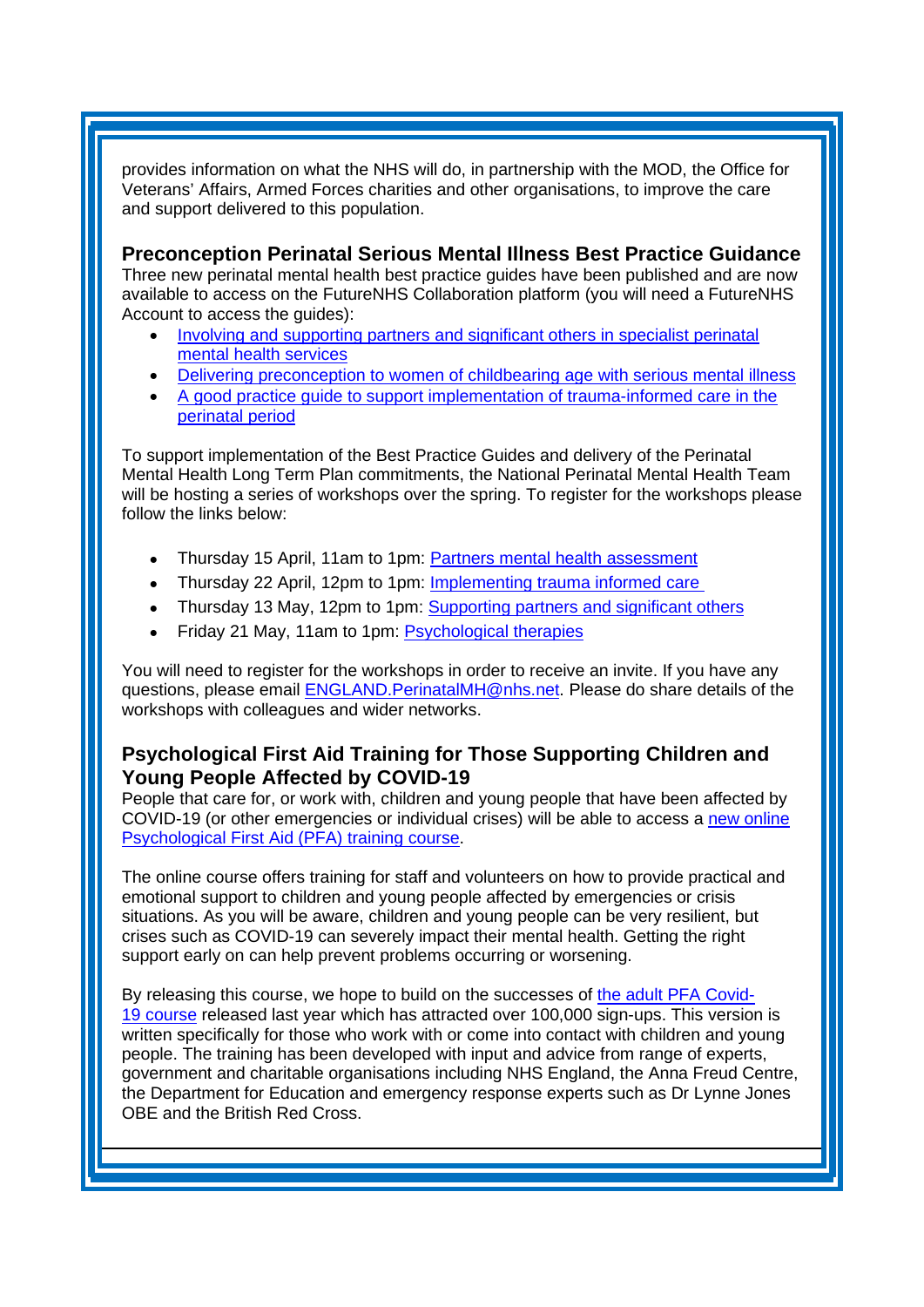The course is available for all frontline workers such as teachers, health and social care workers, charity and community volunteers and anyone who cares for or is regularly in contact with children and young people aged up to 25, including parents and caregivers. It is free, takes about three hours to complete (split into three sessions that the learner can complete at their own pace) and no previous qualifications are required.

On completion, participants will have an understanding of what Psychological First Aid is, be able to identify who would benefit from support and how best to give help across the different age groups and also for those who might need extra support because of different needs.

### <span id="page-4-0"></span>**Testing Mental Health, Learning Disability and Autistic Inpatients**

NHS England and NHS Improvement have published a [letter](https://healthcareleadersupdate.cmail20.com/t/d-l-qyhkjz-trjlikjdyh-f/) explaining their recommendations to support access to timely PCR testing for all NHS mental health, learning disability and autism inpatients in all NHS and independent settings serviced by Pillar 1 testing facilities.

For many mental health, learning disabilities and autism (MHLDA) patients self-isolating for longer than is necessary is detrimental to their recovery and adds to their distress. Trusts are therefore asked to consider their operational processes and adopt certain recommendations including prompt transportation of swabs to laboratories and clearly marking MHLDA swabs as urgent.

#### **National Mental Health Intelligence Network Profiling Tools**

The National Mental Health Intelligence Network (NMHIN) have refreshed the recently published [COVID-19 mental health and wellbeing surveillance report.](https://eur01.safelinks.protection.outlook.com/?url=https%3A%2F%2Fwww.gov.uk%2Fgovernment%2Fpublications%2Fcovid-19-mental-health-and-wellbeing-surveillance-report&data=04%7C01%7CLaura.Hodgson%40phe.gov.uk%7C7968c23658c44d0fea1a08d8d9b0686b%7Cee4e14994a354b2ead475f3cf9de8666%7C0%7C0%7C637498698968500519%7CUnknown%7CTWFpbGZsb3d8eyJWIjoiMC4wLjAwMDAiLCJQIjoiV2luMzIiLCJBTiI6Ik1haWwiLCJXVCI6Mn0%3D%7C1000&sdata=RlqsS9IiDm0qOlokMJSYMA2Pk%2BxHthAr%2B8RXSa%2FZcdU%3D&reserved=0) All chapters are updated and there is a new chapter in the [Spotlight](https://eur01.safelinks.protection.outlook.com/?url=https%3A%2F%2Fwww.gov.uk%2Fgovernment%2Fpublications%2Fcovid-19-mental-health-and-wellbeing-surveillance-spotlights&data=04%7C01%7CLaura.Hodgson%40phe.gov.uk%7C7968c23658c44d0fea1a08d8d9b0686b%7Cee4e14994a354b2ead475f3cf9de8666%7C0%7C0%7C637498698968500519%7CUnknown%7CTWFpbGZsb3d8eyJWIjoiMC4wLjAwMDAiLCJQIjoiV2luMzIiLCJBTiI6Ik1haWwiLCJXVCI6Mn0%3D%7C1000&sdata=9yEfZEQGQswzeDUgWBBmMz4CcW%2FVUTnprII7q85USpQ%3D&reserved=0) section on [Employment and income](https://eur01.safelinks.protection.outlook.com/?url=https%3A%2F%2Fwww.gov.uk%2Fgovernment%2Fpublications%2Fcovid-19-mental-health-and-wellbeing-surveillance-spotlights%2Femployment-and-income-spotlight&data=04%7C01%7CLaura.Hodgson%40phe.gov.uk%7C7968c23658c44d0fea1a08d8d9b0686b%7Cee4e14994a354b2ead475f3cf9de8666%7C0%7C0%7C637498698968510477%7CUnknown%7CTWFpbGZsb3d8eyJWIjoiMC4wLjAwMDAiLCJQIjoiV2luMzIiLCJBTiI6Ik1haWwiLCJXVCI6Mn0%3D%7C1000&sdata=sjXFJaCofMfgorSr9fUjQZ%2Bq8hYeAVpNDiN3paLT5n0%3D&reserved=0)

#### Some of the updated key headlines include:

A [qualitative](http://medrxiv.org/lookup/doi/10.1101/2020.12.15.20248238) study has described aspects of the pandemic that may be impacting on mental health among older adults. Risks to wellbeing include mortality concerns, fears about the virus, grief for the loss of normality, restricted access to health services and restricted access to activities that protect wellbeing. Factors that are protective of wellbeing included the slower pace of life, maintaining a routine, socialising and use of past coping skills. Many participants drew on their resilience and life experience to selfmanage fear and uncertainty associated with the pandemic, using their time during lockdown to reflect or organise end-of-life affairs.

A [qualitative](http://medrxiv.org/lookup/doi/10.1101/2020.12.01.20241067) study has described aspects of the pandemic that may be impacting on mental health among adults with pre-existing mental health conditions. Feeling safe but isolated at home, disruption to mental health services, cancelled plans and changed routines, uncertainty and lack of control, and rolling media coverage were identified as potential risk factors. Five coping strategies and protective factors were also identified; previous experience of adversity, feeling less accountable to others, engaging in hobbies and activities, staying connected with others and perceived social support.

A [qualitative](https://osf.io/74sdr) study has described aspects of the pandemic that may be impacting on mental health among creative freelance workers (such as musicians and actors). Findings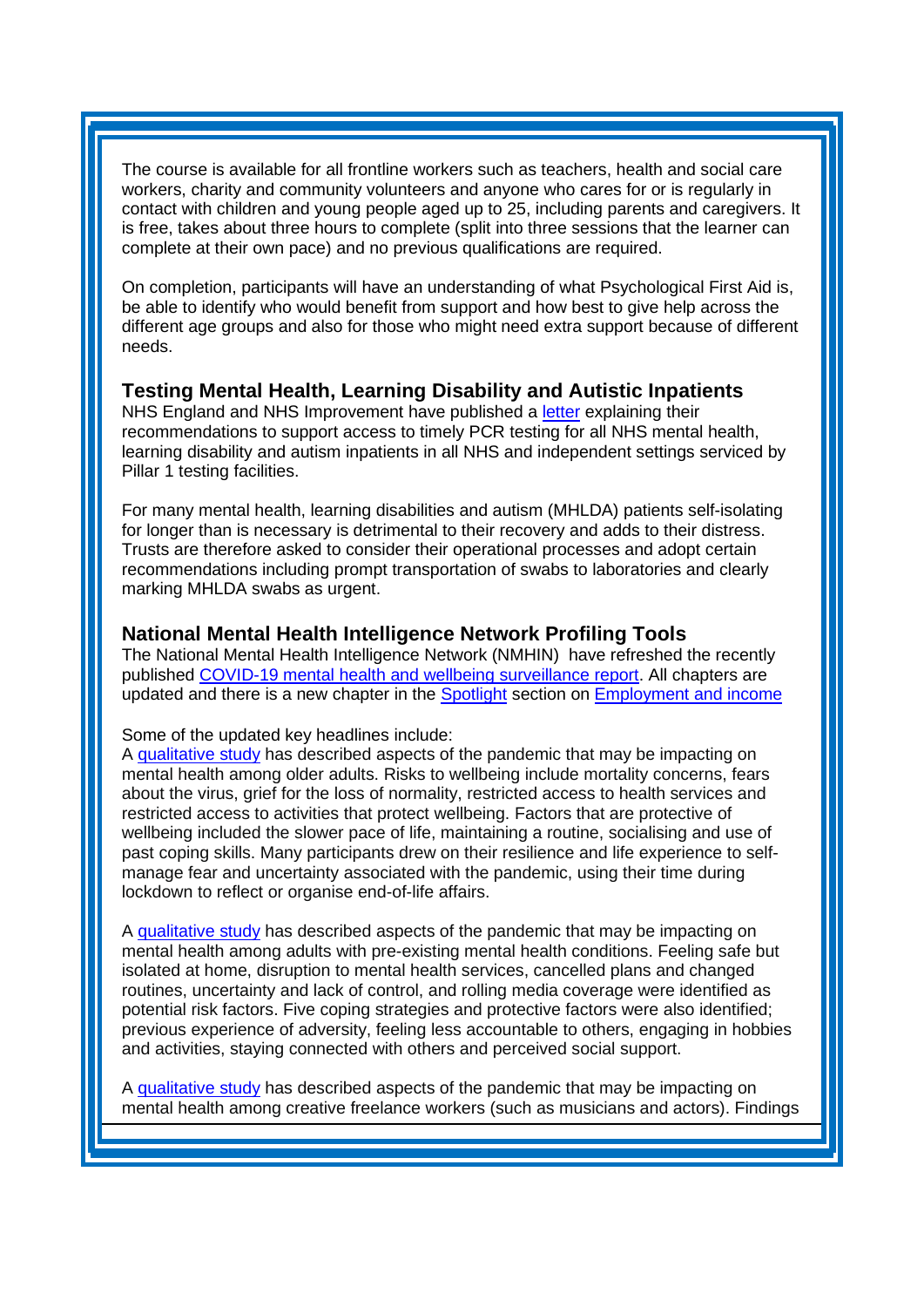suggest the pandemic is affecting their psychological wellbeing through employment loss, financial instability and work dissonance (such as problems transitioning to online work).

A [qualitative](http://medrxiv.org/lookup/doi/10.1101/2020.11.25.20238766) study has described aspects of the pandemic that may be impacting on mental health among frontline health and social care professionals. The participants were interviewed between May and September 2020, and expressed difficulties such as communication challenges (virtual consulting and difficult conversations) and changing work conditions (longer working hours, fatigue and exhaustion), but also positive factors such as increased team unity at work and a greater reflection on what matters in life.

A study of staff working in [intensive](https://doi.org/10.1093/occmed/kqaa220) care units during the pandemic has reported potentially elevated rates of clinically significant mental health problems, most notably Post Traumatic Stress Disorder. However, the same study also found that more than half of the respondents reported good wellbeing.

A qualitative study has described aspects of the pandemic that may be impacting on mental health among adults with long term health [conditions.](http://medrxiv.org/lookup/doi/10.1101/2020.12.03.20243246) The authors identified four overarching themes. These were high levels of fear and anxiety related to perceived consequences of catching COVID-19, the impact of shielding/isolation, the experience of healthcare during the pandemic and anxiety created by uncertainty about the future. Acceptance, support and understanding of the needs of adults with long term conditions supported coping during isolation.

The National Mental Health Intelligence Network (NMHIN) has also been conducting further developments on their suite of mental health profiling tools.

Click on the links below to access the updates:

- [Common Mental Health Disorders](http://links.govdelivery.com/track?type=click&enid=ZWFzPTEmbXNpZD0mYXVpZD0mbWFpbGluZ2lkPTIwMTcxMjA1LjgxOTE2MDgxJm1lc3NhZ2VpZD1NREItUFJELUJVTC0yMDE3MTIwNS44MTkxNjA4MSZkYXRhYmFzZWlkPTEwMDEmc2VyaWFsPTE2OTcwMTE4JmVtYWlsaWQ9c2FyYWguYm91bEBuaHMubmV0JnVzZXJpZD1zYXJhaC5ib3VsQG5ocy5uZXQmdGFyZ2V0aWQ9JmZsPSZleHRyYT1NdWx0aXZhcmlhdGVJZD0mJiY=&&&104&&&https://fingertips.phe.org.uk/profile-group/mental-health/profile/common-mental-disorders)
- **[Crisis Care](http://links.govdelivery.com/track?type=click&enid=ZWFzPTEmbXNpZD0mYXVpZD0mbWFpbGluZ2lkPTIwMTcxMjA1LjgxOTE2MDgxJm1lc3NhZ2VpZD1NREItUFJELUJVTC0yMDE3MTIwNS44MTkxNjA4MSZkYXRhYmFzZWlkPTEwMDEmc2VyaWFsPTE2OTcwMTE4JmVtYWlsaWQ9c2FyYWguYm91bEBuaHMubmV0JnVzZXJpZD1zYXJhaC5ib3VsQG5ocy5uZXQmdGFyZ2V0aWQ9JmZsPSZleHRyYT1NdWx0aXZhcmlhdGVJZD0mJiY=&&&105&&&https://fingertips.phe.org.uk/profile-group/mental-health/profile/crisis-care)**
- Mental Health [and Wellbeing JSNA Profile](http://links.govdelivery.com/track?type=click&enid=ZWFzPTEmbXNpZD0mYXVpZD0mbWFpbGluZ2lkPTIwMTcxMjA1LjgxOTE2MDgxJm1lc3NhZ2VpZD1NREItUFJELUJVTC0yMDE3MTIwNS44MTkxNjA4MSZkYXRhYmFzZWlkPTEwMDEmc2VyaWFsPTE2OTcwMTE4JmVtYWlsaWQ9c2FyYWguYm91bEBuaHMubmV0JnVzZXJpZD1zYXJhaC5ib3VsQG5ocy5uZXQmdGFyZ2V0aWQ9JmZsPSZleHRyYT1NdWx0aXZhcmlhdGVJZD0mJiY=&&&106&&&https://fingertips.phe.org.uk/profile-group/mental-health/profile/mh-jsna)
- **[Severe Mental](http://links.govdelivery.com/track?type=click&enid=ZWFzPTEmbXNpZD0mYXVpZD0mbWFpbGluZ2lkPTIwMTcxMjA1LjgxOTE2MDgxJm1lc3NhZ2VpZD1NREItUFJELUJVTC0yMDE3MTIwNS44MTkxNjA4MSZkYXRhYmFzZWlkPTEwMDEmc2VyaWFsPTE2OTcwMTE4JmVtYWlsaWQ9c2FyYWguYm91bEBuaHMubmV0JnVzZXJpZD1zYXJhaC5ib3VsQG5ocy5uZXQmdGFyZ2V0aWQ9JmZsPSZleHRyYT1NdWx0aXZhcmlhdGVJZD0mJiY=&&&108&&&https://fingertips.phe.org.uk/profile-group/mental-health/profile/severe-mental-illness) Illness**
- **[Suicide Prevention Profile](http://links.govdelivery.com/track?type=click&enid=ZWFzPTEmbXNpZD0mYXVpZD0mbWFpbGluZ2lkPTIwMTgwNjA1LjkwNzEwNzExJm1lc3NhZ2VpZD1NREItUFJELUJVTC0yMDE4MDYwNS45MDcxMDcxMSZkYXRhYmFzZWlkPTEwMDEmc2VyaWFsPTE3MDEzODU4JmVtYWlsaWQ9c2FyYWguYm91bEBuaHMubmV0JnVzZXJpZD1zYXJhaC5ib3VsQG5ocy5uZXQmdGFyZ2V0aWQ9JmZsPSZleHRyYT1NdWx0aXZhcmlhdGVJZD0mJiY=&&&104&&&https://fingertips.phe.org.uk/profile-group/mental-health/profile/suicide)**

To receive updates directly from NMHIN visit the [PHE subscriptions page](http://links.govdelivery.com/track?type=click&enid=ZWFzPTEmbXNpZD0mYXVpZD0mbWFpbGluZ2lkPTIwMTgwMjA3Ljg0OTY1MzgxJm1lc3NhZ2VpZD1NREItUFJELUJVTC0yMDE4MDIwNy44NDk2NTM4MSZkYXRhYmFzZWlkPTEwMDEmc2VyaWFsPTE2OTgzNDk5JmVtYWlsaWQ9c2FyYWguYm91bEBuaHMubmV0JnVzZXJpZD1zYXJhaC5ib3VsQG5ocy5uZXQmdGFyZ2V0aWQ9JmZsPSZleHRyYT1NdWx0aXZhcmlhdGVJZD0mJiY=&&&107&&&https://public.govdelivery.com/accounts/UKHPA/subscribers/new?preferences=true) and select 'Mental Health Dementia and Neurology'.

### <span id="page-5-0"></span>**National Institute for Health Research (NIHR) Alerts**

The latest series of alerts of recently published research by the NIHR contain information on:

- [A simple checklist reliably identified paranoia in adolescents with mental health](https://nihr.us14.list-manage.com/track/click?u=299dc02111e8a68172029095f&id=0451b6abe9&e=219cc58ea4)  [problems, research shows](https://nihr.us14.list-manage.com/track/click?u=299dc02111e8a68172029095f&id=0451b6abe9&e=219cc58ea4)
- [Pregnancy loss leads to post-traumatic stress in one in three women](https://nihr.us14.list-manage.com/track/click?u=299dc02111e8a68172029095f&id=b5e09983e6&e=219cc58ea4)

Alerts are short, accessible summaries of health and care research which is funded or supported by NIHR. This is research which could influence practice and each Alert has a message for people commissioning, providing or receiving care.

### <span id="page-5-1"></span>**Mental Health Reports, Resources and Research**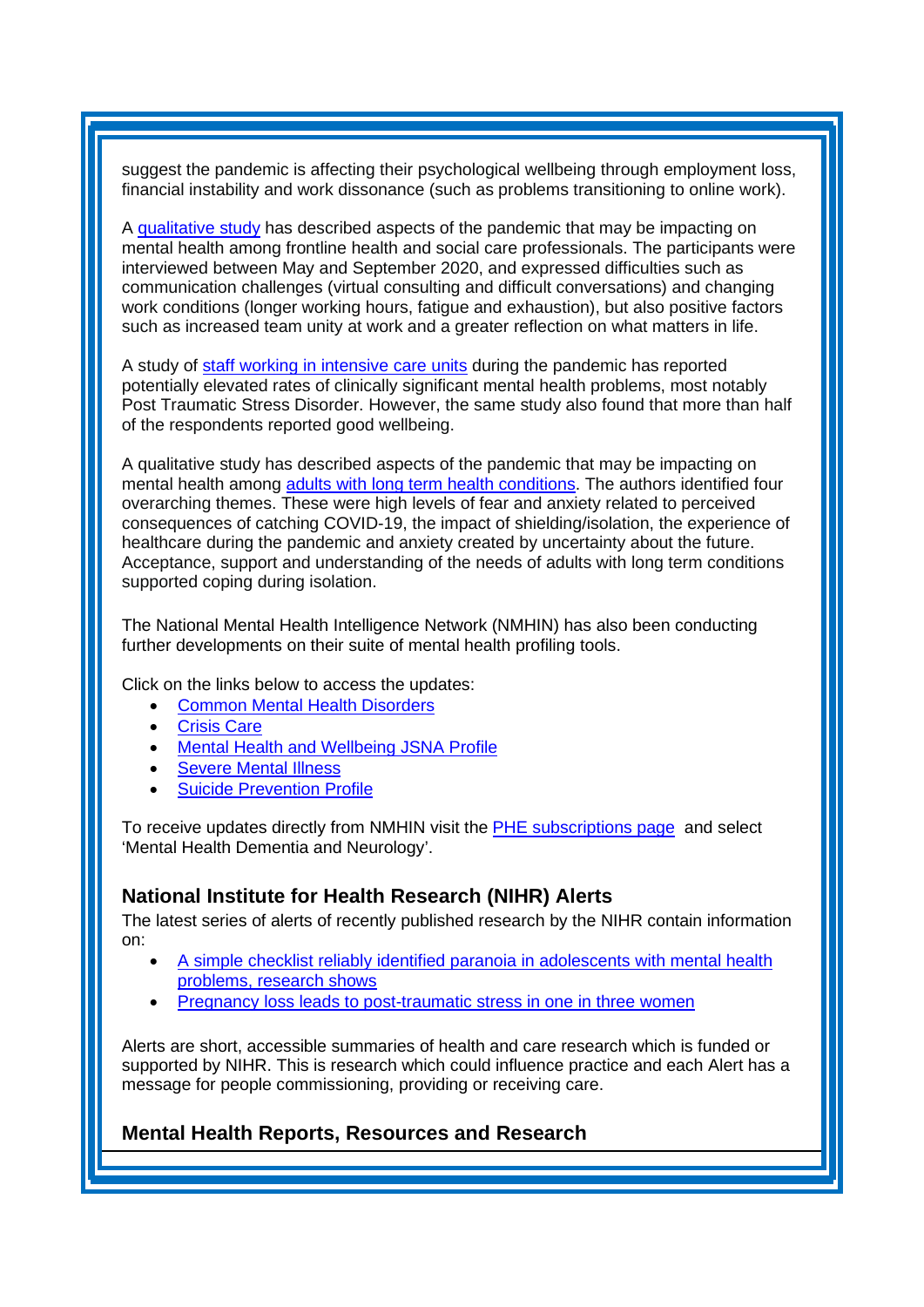The Centre for Mental Health and the Maternal Mental Health Alliance has published [Maternal mental health during a pandemic: A rapid evidence review of COVID-19s impact.](https://maternalmentalhealthalliance.org/mmhpandemic/) The report explores the growing evidence about the pandemic's impact on perinatal mental health and the services that support women and families during this time and brings together all of the available data collected during the pandemic looking at the mental health challenges that women during and after pregnancy have faced. The evidence shows a significant increase in maternal mental health problems across the UK over the last 12 months.

Hft has published [The impact of the challenges to the social care sector in 2020.](https://www.hft.org.uk/wp-content/uploads/2021/03/Hft-Sector-Pulse-Check-2021.pdf?utm_source=The%20King%27s%20Fund%20newsletters%20%28main%20account%29&utm_medium=email&utm_campaign=12226171_NEWSL_HMP%202021-03-12&dm_i=21A8,7A1RV,FLWT3F,TIWQZ,1) This report offers an annual snapshot of the financial health of the social care sector as well as outlining the impact of some of the key challenges posed by the Covid-19 pandemic. For the third year running, the most commonly cited cost pressure was rising wage bills, with lack of fee income at a close second. It finds that 62 per cent of providers reported a rise in absenteeism related to mental health conditions and that all social care providers funded some form of mental health support for their workforce.

The Lancet Regional Health – Europe has published [Prevalence of mental disorders,](https://www.sciencedirect.com/science/article/pii/S266677622100048X)  [suicidal ideation and suicides in the general population before and during the COVID-19](https://www.sciencedirect.com/science/article/pii/S266677622100048X)  [pandemic in Norway: A population-based repeated cross-sectional analysis.](https://www.sciencedirect.com/science/article/pii/S266677622100048X) This population-based study, using structured diagnostic interviews, found no rise in mental disorder during the first 6 months of the COVID-19 pandemic and no rise in suicide or suicidal ideas.

The Partnership for Responsive Policy Analysis and Research (PREPARE) has published [Understanding clinical decision-making at the interface of the Mental Health Act \(1983\)](https://www.york.ac.uk/media/healthsciences/images/research/prepare/reportsandtheircoverimages/Understanding%20the%20MHA%20&%20MCA%20interface.pdf?utm_source=The%20King%27s%20Fund%20newsletters%20%28main%20account%29&utm_medium=email&utm_campaign=12190030_NEWSL_HMP%202020-02-26&dm_i=21A8,799VY,FLWT3F,TFMIN,1)  [and the Mental Capacity Act \(2005\).](https://www.york.ac.uk/media/healthsciences/images/research/prepare/reportsandtheircoverimages/Understanding%20the%20MHA%20&%20MCA%20interface.pdf?utm_source=The%20King%27s%20Fund%20newsletters%20%28main%20account%29&utm_medium=email&utm_campaign=12190030_NEWSL_HMP%202020-02-26&dm_i=21A8,799VY,FLWT3F,TFMIN,1) The Mental Health Act (1983) (MHA) and the Mental Capacity Act (2005) (MCA) both provide a legal means by which people can be deprived of their liberty and admitted to hospital on a formal basis when they lack capacity to consent to their admission and treatment. A key interface of the MHA and the MCA arises where an individual lacks the capacity to decide whether to be admitted to hospital to receive care and treatment, and are not objecting to admission or treatment, then the decision of which Act to use for these purposes is that of professionals involved. This report looks at that decision-making process.

Public First has published [The other pandemic: the impact of Covid-19 on Britain's mental](http://www.publicfirst.co.uk/wp-content/uploads/2021/03/The-Other-Pandemic.pdf?utm_source=The%20King%27s%20Fund%20newsletters%20%28main%20account%29&utm_medium=email&utm_campaign=12226171_NEWSL_HMP%202021-03-12&dm_i=21A8,7A1RV,FLWT3F,TJ9MH,1)  [health.](http://www.publicfirst.co.uk/wp-content/uploads/2021/03/The-Other-Pandemic.pdf?utm_source=The%20King%27s%20Fund%20newsletters%20%28main%20account%29&utm_medium=email&utm_campaign=12226171_NEWSL_HMP%202021-03-12&dm_i=21A8,7A1RV,FLWT3F,TJ9MH,1) In February 2021 Public First polled 4,000 people and held 12 in-depth focus groups with people from across Britain. The findings, published in this report, show that coronavirus has taken a toll on mental health in all parts of society – but especially women, the less well-off and young people.

Rethink Mental Illness has launched a new guide called [Keep thinking differently](https://mhlda.cmail20.com/t/d-l-qvtytl-tlljkuijii-n/) to support areas to continue their journey of community mental health transformation with new investment entering systems from next month. The guide outlines how to overcome common challenges in the process and develop a path forward in partnership with local authorities, experts by experience and the voluntary sector. It follows on from previous resource [Thinking differently](https://mhlda.cmail20.com/t/d-l-qvtytl-tlljkuijii-p/) and together they outline all steps required to deliver this redesign.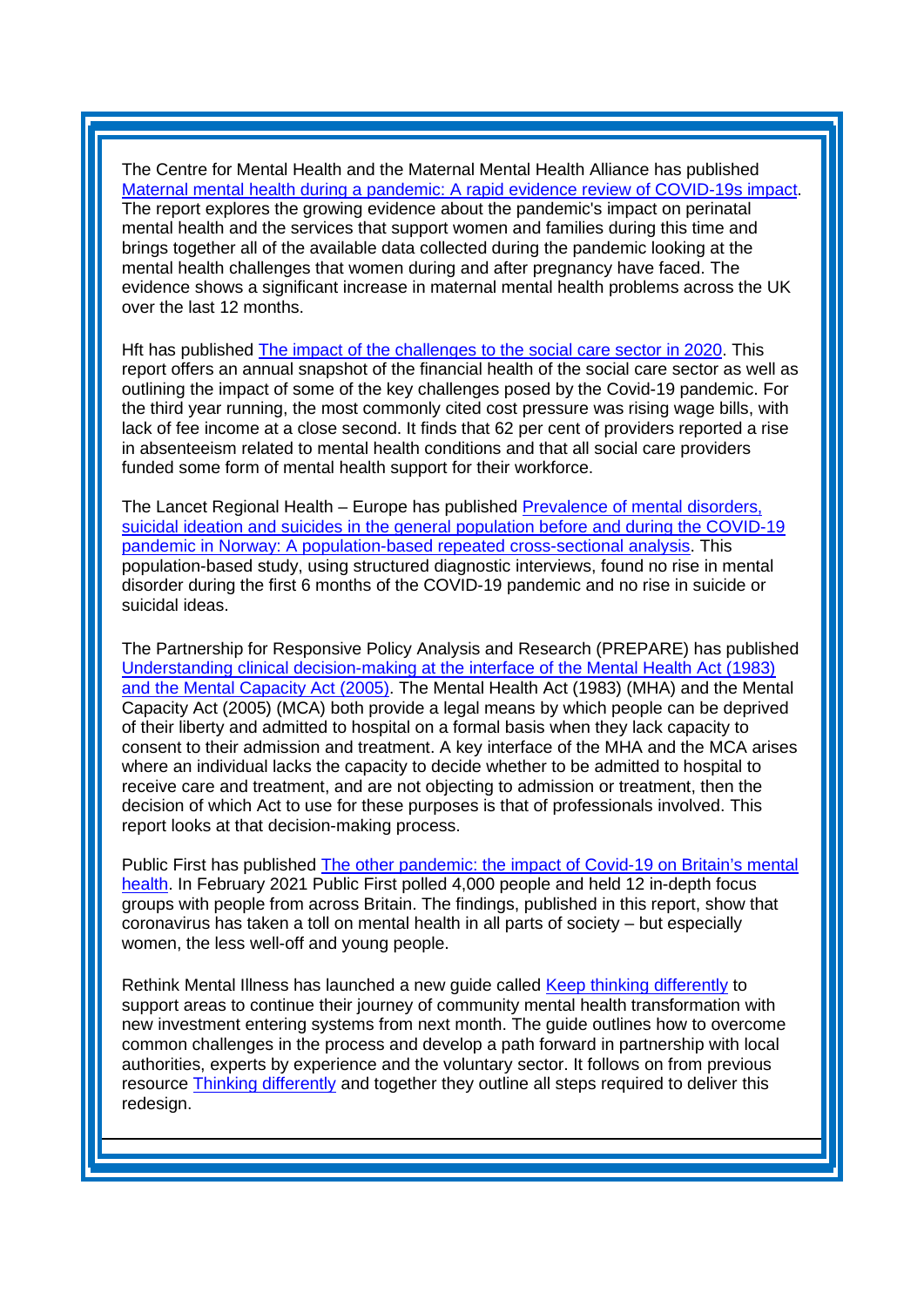The Royal College of Paediatrics and Child Health has recently launched a study to establish the incidence rates of ARFID presenting to secondary health care, referral pathways, patterns of presentation, and clinical features. ARFID is used to describe restrictive eating patterns which result in significant health problems, including weight loss, poor growth, nutritional deficits or poor emotional wellbeing. Further information can be found [here.](https://www.rcpch.ac.uk/work-we-do/bpsu/ARFID)

Tommy's has published [Delivering preconception care to women of childbearing age with](https://www.tommys.org/sites/default/files/2021-02/Pre-conception%20care%20and%20serious%20mental%20illness%20FINAL_updated_0.pdf?utm_source=The%20King%27s%20Fund%20newsletters%20%28main%20account%29&utm_medium=email&utm_campaign=12233805_NEWSL_HMP%202021-03-16&dm_i=21A8,7A7NX,FLWT3F,TJILL,1)  [serious mental illness.](https://www.tommys.org/sites/default/files/2021-02/Pre-conception%20care%20and%20serious%20mental%20illness%20FINAL_updated_0.pdf?utm_source=The%20King%27s%20Fund%20newsletters%20%28main%20account%29&utm_medium=email&utm_campaign=12233805_NEWSL_HMP%202021-03-16&dm_i=21A8,7A7NX,FLWT3F,TJILL,1) This guide is for health care professionals involved in the care of women with serious mental illness (SMI) in primary and secondary care. It aims to provide the latest evidence to support health care professionals having informed conversations on the considerations regarding mental and physical health for women of childbearing age with SMI, whether or not they are planning a pregnancy.

# <span id="page-7-0"></span>**Mental Health Statistics**

The following statistics have recently been released please click on the links to review further:

- [Autism waiting time statistics: Q1 2019–20 to Q2 2020–21 and Q3 \(October to](https://kingsfundmail.org.uk/21A8-7A1RV-FLWT3F-4DLC7K-1/c.aspx)  [December\) 2020-21](https://kingsfundmail.org.uk/21A8-7A1RV-FLWT3F-4DLC7K-1/c.aspx)
- [BMA poll reveals huge scale of pandemic impact on GP mental health](https://kingsfundmail.org.uk/21A8-7A1RV-FLWT3F-4DLHKS-1/c.aspx)
- Mental health services monthly statistics: performance December 2020. [provisional January 2021](https://kingsfundmail.org.uk/21A8-7A1RV-FLWT3F-4DLBW7-1/c.aspx)
- [Out of area placements in mental health services: December 2020](https://kingsfundmail.org.uk/21A8-7A1RV-FLWT3F-4DLC7I-1/c.aspx)
- [Psychological therapies: reports on the use of IAPT services, England –](https://kingsfundmail.org.uk/21A8-7A1RV-FLWT3F-4DLBW8-1/c.aspx) [December 2020, final including a report on the IAPT Employment Advisers pilot](https://kingsfundmail.org.uk/21A8-7A1RV-FLWT3F-4DLBW8-1/c.aspx)  [and Q3 2020–21 data](https://kingsfundmail.org.uk/21A8-7A1RV-FLWT3F-4DLBW8-1/c.aspx)
- [The impact of Covid-19 on key workers' mental health](https://kingsfundmail.org.uk/21A8-7A7NX-FLWT3F-4DPDB8-1/c.aspx)

# <span id="page-7-1"></span>**Dates for your Diary**

**Yorkshire and the Humber Mental Health Network Events:**

### **Children's and Young People's Mental Health:**

- **Eating Disorder Learning Lunches (all commencing at 1pm)**
- 12 April 2021 Working with paediatric ward teams
- $\bullet$  29 April 2021 Pica
- 12 May 2021 Outcomes of family based approaches
- 26 May 2021 Early intervention and prevention
- Thursday 29 April, 9.30am-11.30am **Provider Improvement Forum**
- Thursday 29 April, 1.30pm-3.00pm **MHST Development Forum**

To access any of the CYP Mental Health events please contact [Jenna Wallhead.](mailto:jenna.wallhead@nhs.net)

### **Adult Mental Health:**

• Tuesday 20 April 2021, 10:00-12:00, **Yorkshire and the Humber Eating Disorders Stakeholder Event**, MS Teams. To book your place email [Denise](mailto:denise.friend@nhs.net)  [Friend.](mailto:denise.friend@nhs.net)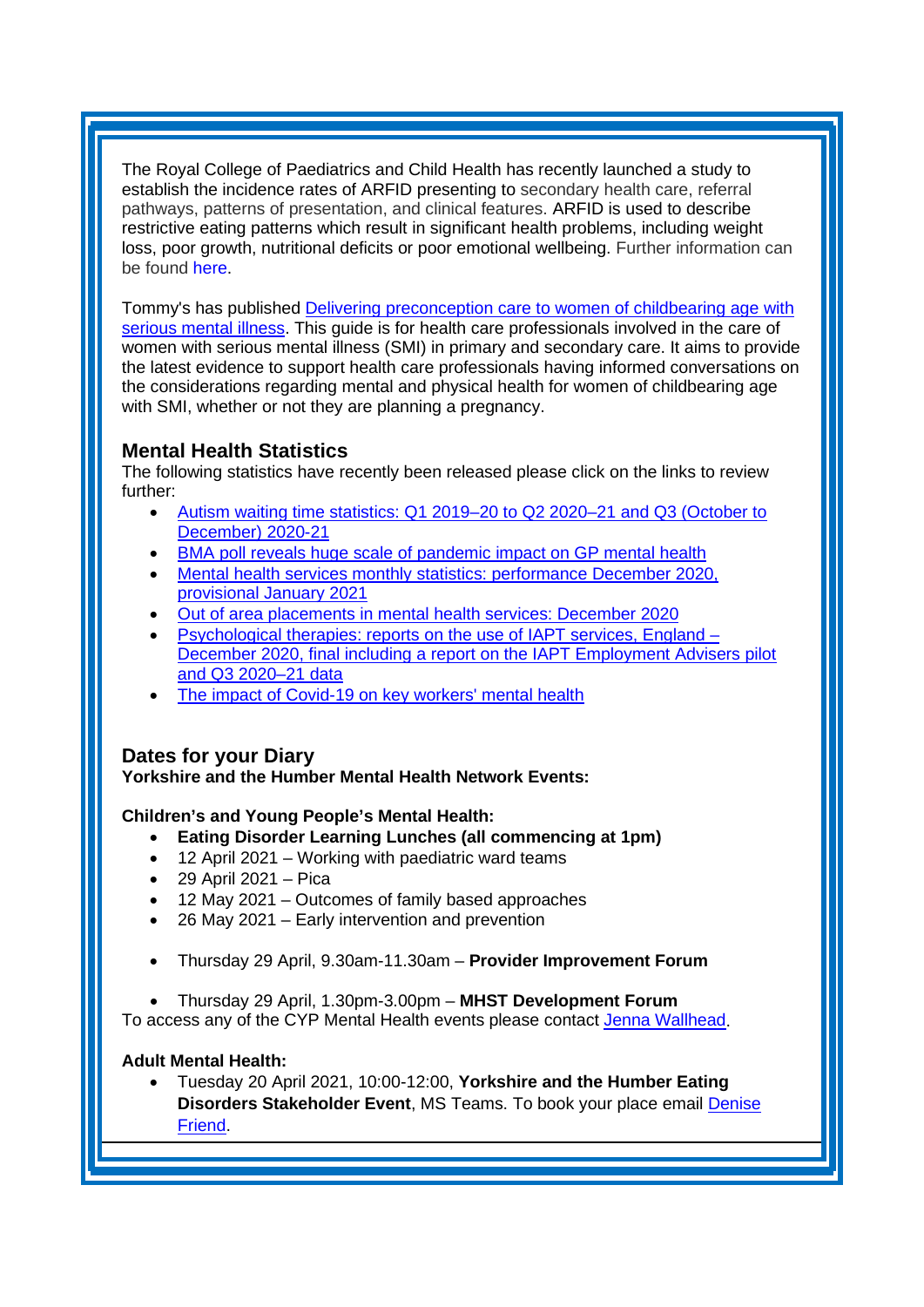- Tuesday 11 May 2021, 10:00-12:30, **Yorkshire and the Humber Senior PWP Network**, MS Teams. To book your place email [Sarah Boul.](mailto:sarah.boul@nhs.net)
- Wednesday 26 May 2021, 10:00-12:30, **Yorkshire and the Humber IAPT Providers' Network**, MS Teams. To book your place email [Sarah Boul.](mailto:sarah.boul@nhs.net)

### **Other Events:**

- 1 April to 30 April is **Stress Awareness Month.** Click [here](https://www.stress.org.uk/national-stress-awareness-month-2019/) for helpful resources.
- Thursday 15 April 2021, 08:30-16:15, **Learning Disabilities and Autism: Equality and Empowerment**, The Studio, Manchester. To book your place click [here.](https://www.openforumevents.co.uk/events/2021/learning-disabilities-and-autism-equality-and-empowerment/?utm_source=LD+OC+30.10&utm_medium=email&utm_campaign=LD+2021+Wk+1) NB: There is a cost to attend this event.
- Tuesday 20 April 2021, 08:30-16:15, **Mental Health: Supporting NHS Workforce Resilience,** The Studio, Manchester. To book your place click [here.](https://www.openforumevents.co.uk/events/2021/mental-health-supporting-nhs-workforce-resilience/?utm_source=MHWF+2021+Wk+1+4+NHS+05.11&utm_medium=email&utm_campaign=MHWF+2021+Wk+1) NB: There is a cost to attend this event.
- Friday 23 April 2021, 09:00-17:00, **Improving Mental Health Support for Asylum Seekers and Refugees,** Virtual Conference. To book your place click [here.](https://www.healthcareconferencesuk.co.uk/conferences-masterclasses/improving-mental-health-support-for-asylum-seekers-and-refugees/book/virtual-online-2021-4-23?utm_medium=email&utm_source=HCUKKT&utm_campaign=RefMenApril2021) NB: There is a cost to attend this event.
- Thursday 6 May 2021, 09:00-17:00, **Understanding the Mental Capacity Act 2005 and the Mental Health Act 1983**, Virtual Conference. To book your place click [here.](https://www.healthcareconferencesuk.co.uk/conferences-masterclasses/understanding-the-interface-between-the-mental-capacity-act-2005-and-the-mental-health-act-1983?utm_medium=email&utm_source=HCUKNM&utm_campaign=MHA060521) NB: There is a cost to attend this event.

# <span id="page-8-0"></span>**Contacts**

If you would like to discuss any of the items included in this e-bulletin or would like further information about the Mental Health Network please contact:

Sarah Boul, Quality Improvement Manager: Adult Mental Health [sarah.boul@nhs.net,](mailto:sarah.boul@nhs.net) 07584362063

Denise Friend, Quality Improvement Manager: Adult Mental Health denise.friend@nhs.net, 07795668907

Penny Kirk, Quality Improvement Manager: Dementia and Older People's Mental Health, [penny.kirk@nhs.net,](mailto:penny.kirk@nhs.net) 07825242493

Jenna Wallhead, Quality Improvement Manager: Children and Young People's Mental Health, [jenna.wallhead@nhs.net,](mailto:jenna.wallhead@nhs.net) 07896499682

Twitter: @YHSCN\_MHDN #yhmentalhealth